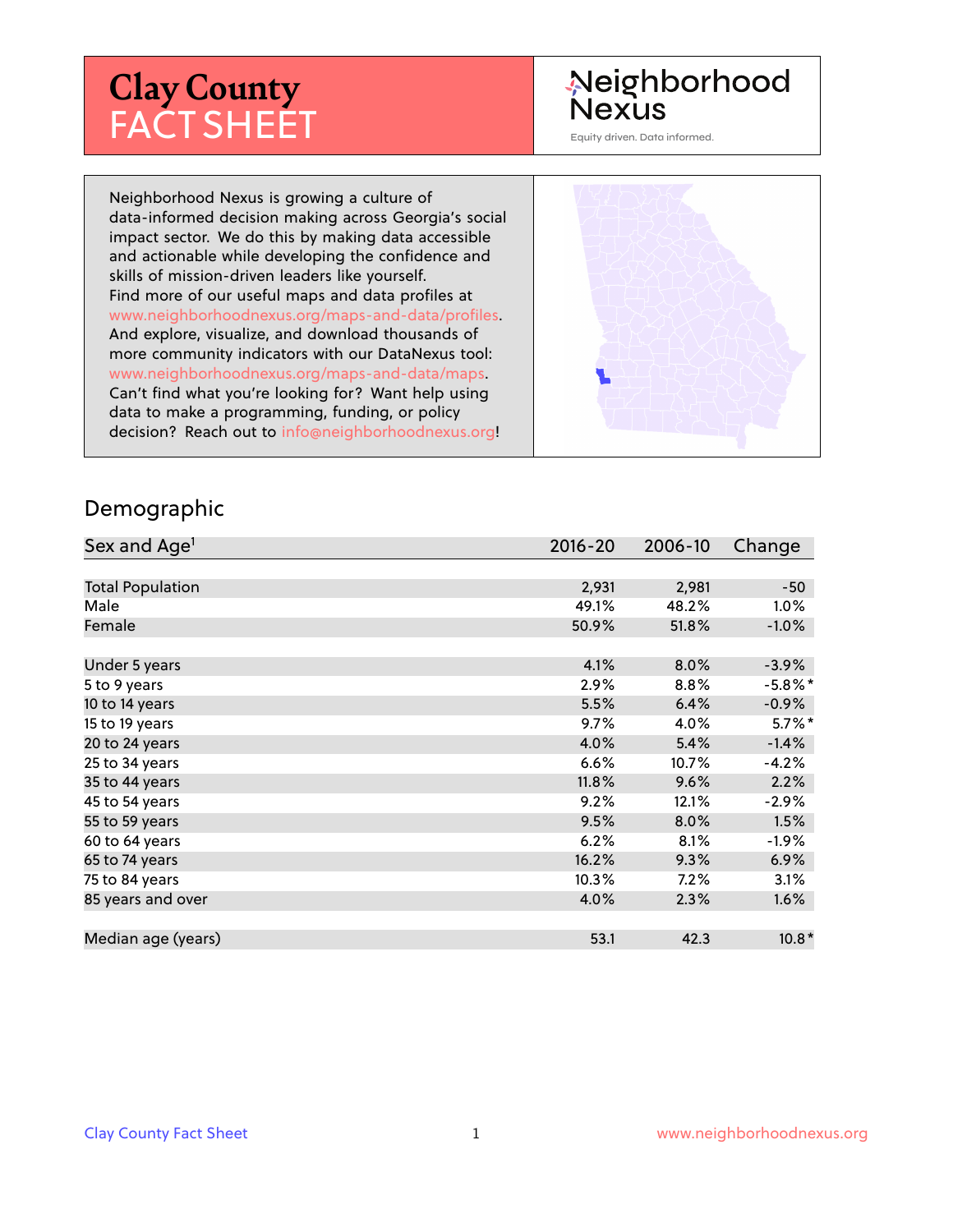# Demographic, continued...

| Race <sup>2</sup>                                            | 2016-20     | 2006-10     | Change             |
|--------------------------------------------------------------|-------------|-------------|--------------------|
| <b>Total population</b>                                      | 2,931       | 2,981       | $-50$              |
| One race                                                     | 99.8%       | 99.5%       | 0.3%               |
| White                                                        | 42.7%       | 23.2%       | 19.5%*             |
| <b>Black or African American</b>                             | 55.7%       | 76.3%       | $-20.6%$ *         |
| American Indian and Alaska Native                            | 0.0%        | 0.0%        | 0.0%               |
| Asian                                                        | 1.1%        | 0.0%        | 1.1%               |
| Native Hawaiian and Other Pacific Islander                   | 0.0%        | 0.0%        | 0.0%               |
| Some other race                                              | 0.4%        | 0.0%        | 0.4%               |
| Two or more races                                            | 0.2%        | 0.5%        | $-0.3%$            |
| Race alone or in combination with other race(s) <sup>3</sup> | $2016 - 20$ | 2006-10     | Change             |
| Total population                                             | 2,931       | 2,981       | $-50$              |
| White                                                        | 42.9%       | 23.7%       | 19.2%*             |
| <b>Black or African American</b>                             | 55.9%       | 76.3%       | $-20.5%$           |
| American Indian and Alaska Native                            | 0.2%        | 0.5%        | $-0.3%$            |
| Asian                                                        | 1.1%        | 0.0%        | 1.1%               |
| Native Hawaiian and Other Pacific Islander                   | 0.0%        | 0.0%        | 0.0%               |
| Some other race                                              | 0.4%        | 0.0%        | 0.4%               |
| Hispanic or Latino and Race <sup>4</sup>                     | $2016 - 20$ | 2006-10     | Change             |
| <b>Total population</b>                                      | 2,931       | 2,981       | $-50$              |
| Hispanic or Latino (of any race)                             | 0.3%        | 0.1%        | $0.2\%$ *          |
| Not Hispanic or Latino                                       | 99.7%       | 99.9%       | $-0.2%$            |
| White alone                                                  | 42.3%       | 23.1%       | 19.2%*             |
| Black or African American alone                              | 55.7%       | 76.3%       | $-20.6%$ *         |
| American Indian and Alaska Native alone                      | 0.0%        | 0.0%        | 0.0%               |
| Asian alone                                                  | 1.1%        | 0.0%        | 1.1%               |
| Native Hawaiian and Other Pacific Islander alone             | 0.0%        | 0.0%        | 0.0%               |
| Some other race alone                                        | 0.4%        | 0.0%        | 0.4%               |
| Two or more races                                            | 0.2%        | 0.5%        | $-0.3%$            |
| U.S. Citizenship Status <sup>5</sup>                         | $2016 - 20$ | 2006-10     | Change             |
| Foreign-born population                                      | 71          | $\mathbf 0$ | 71                 |
| Naturalized U.S. citizen                                     | 56.3%       | (X)         | $(X)$ <sup>+</sup> |
| Not a U.S. citizen                                           | 43.7%       | (X)         | $(X)$ <sup>+</sup> |
| Citizen, Voting Age Population <sup>6</sup>                  | $2016 - 20$ | 2006-10     | Change             |
| Citizen, 18 and over population                              | 2,335       | 2,195       | 140                |
| Male                                                         | 52.1%       | 45.1%       | 7.0%               |
| Female                                                       | 47.9%       | 54.9%       | $-7.0%$            |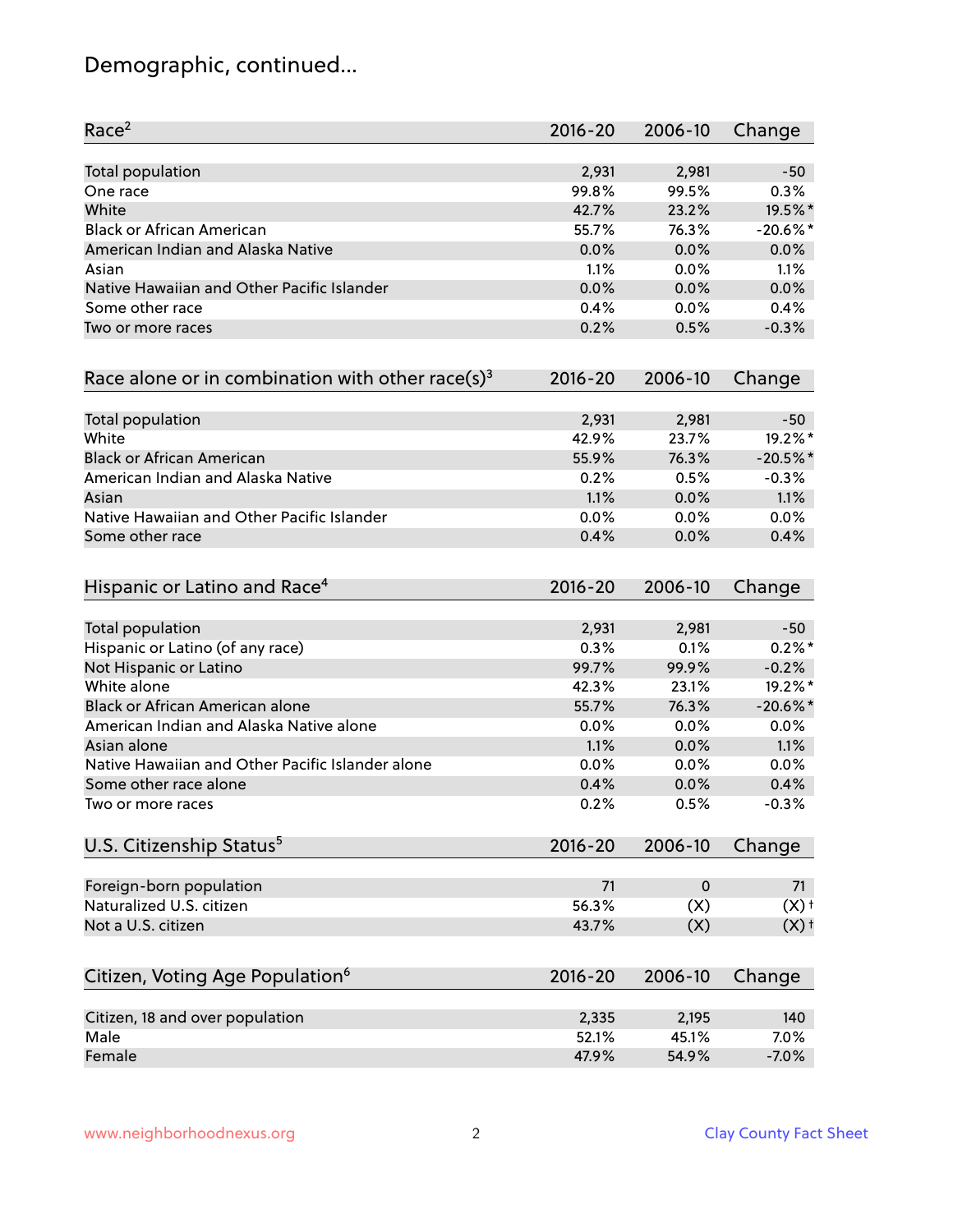#### Economic

| Income <sup>7</sup>                                 | $2016 - 20$ | 2006-10 | Change      |
|-----------------------------------------------------|-------------|---------|-------------|
|                                                     |             |         |             |
| All households                                      | 1,313       | 1,115   | 198         |
| Less than \$10,000                                  | 16.0%       | 16.5%   | $-0.5%$     |
| \$10,000 to \$14,999                                | 11.8%       | 13.4%   | $-1.6%$     |
| \$15,000 to \$24,999                                | 13.9%       | 17.2%   | $-3.3%$     |
| \$25,000 to \$34,999                                | 12.4%       | 18.7%   | $-6.2%$     |
| \$35,000 to \$49,999                                | 17.9%       | 12.6%   | 5.3%        |
| \$50,000 to \$74,999                                | 9.1%        | 11.5%   | $-2.3%$     |
| \$75,000 to \$99,999                                | 11.7%       | 6.6%    | 5.1%        |
| \$100,000 to \$149,999                              | 3.7%        | 3.6%    | 0.1%        |
| \$150,000 to \$199,999                              | 2.7%        | 0.0%    | 2.7%        |
| \$200,000 or more                                   | 0.8%        | 0.0%    | 0.8%        |
| Median household income (dollars)                   | 32,434      | 26,250  | $6,184*$    |
| Mean household income (dollars)                     | 43,190      | 33,712  | 9,478*      |
| With earnings                                       | 48.6%       | 59.9%   | $-11.3\%$ * |
| Mean earnings (dollars)                             | 40,875      | 33,413  | 7,462*      |
| <b>With Social Security</b>                         | 51.0%       | 46.4%   | 4.6%        |
| Mean Social Security income (dollars)               | 19,401      | 11,154  | 8,247*      |
| With retirement income                              | 31.1%       | 27.4%   | 3.7%        |
| Mean retirement income (dollars)                    | 25,994      | 21,879  | 4,115       |
| With Supplemental Security Income                   | $7.3\%$     | 10.8%   | $-3.5%$     |
| Mean Supplemental Security Income (dollars)         | 8,235       | 6,631   | 1,605*      |
| With cash public assistance income                  | 0.2%        | 0.0%    | 0.2%        |
| Mean cash public assistance income (dollars)        | (X)         | (X)     | (X)         |
| With Food Stamp/SNAP benefits in the past 12 months | 31.3%       | 25.9%   | 5.4%        |
|                                                     |             |         |             |
| Families                                            | 671         | 732     | $-61$       |
| Less than \$10,000                                  | 7.0%        | 8.2%    | $-1.2%$     |
| \$10,000 to \$14,999                                | 6.3%        | 8.7%    | $-2.5%$     |
| \$15,000 to \$24,999                                | 16.2%       | 21.0%   | $-4.8%$     |
| \$25,000 to \$34,999                                | 18.5%       | 19.1%   | $-0.6%$     |
| \$35,000 to \$49,999                                | 11.0%       | 13.3%   | $-2.2%$     |
| \$50,000 to \$74,999                                | 9.5%        | 15.6%   | $-6.0%$     |
| \$75,000 to \$99,999                                | 17.6%       | 9.7%    | 7.9%        |
| \$100,000 to \$149,999                              | $7.2\%$     | 4.4%    | 2.8%        |
| \$150,000 to \$199,999                              | 5.2%        | 0.0%    | 5.2%        |
| \$200,000 or more                                   | 1.5%        | 0.0%    | 1.5%        |
| Median family income (dollars)                      | 42,629      | 31,354  | $11,275*$   |
| Mean family income (dollars)                        | 57,281      | 40,056  | 17,225*     |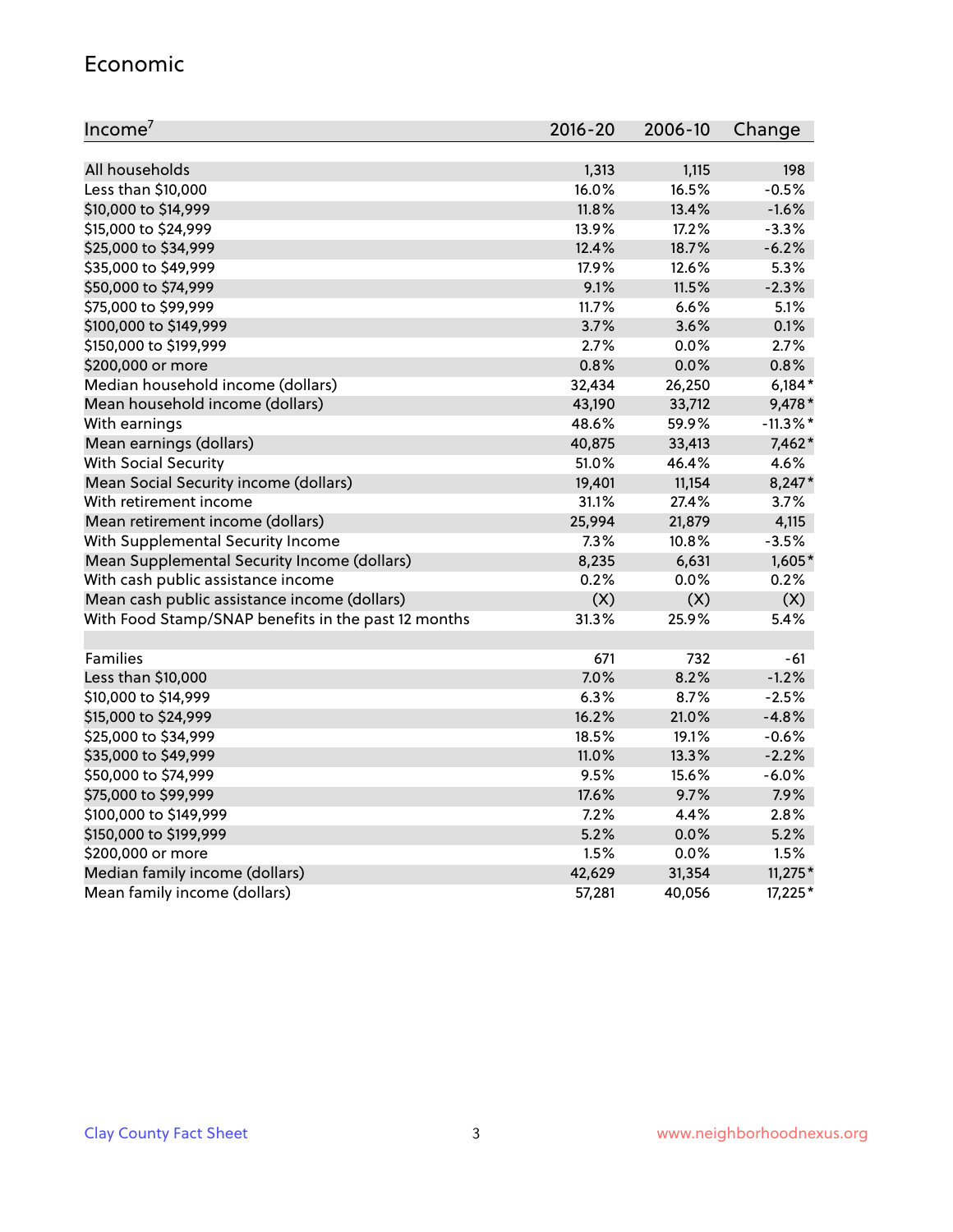### Economic, continued...

| Income, continued <sup>8</sup>                                        | $2016 - 20$ | 2006-10 | Change             |
|-----------------------------------------------------------------------|-------------|---------|--------------------|
|                                                                       |             |         |                    |
| Nonfamily households                                                  | 642         | 383     | 259*               |
| Median nonfamily income (dollars)                                     | 22,583      | 12,023  | 10,560*            |
| Mean nonfamily income (dollars)                                       | 28,453      | 20,116  | 8,337*             |
| Median earnings for workers (dollars)                                 | 25,250      | 16,700  | 8,550*             |
| Median earnings for male full-time, year-round workers                | 42,713      | 29,440  | 13,273*            |
| (dollars)                                                             |             |         |                    |
| Median earnings for female full-time, year-round workers<br>(dollars) | 22,750      | 23,816  | $-1,066$           |
| Per capita income (dollars)                                           | 22,389      | 13,353  | $9,036*$           |
|                                                                       |             |         |                    |
| Families and People Below Poverty Level <sup>9</sup>                  | $2016 - 20$ | 2006-10 | Change             |
|                                                                       |             |         |                    |
| <b>All families</b>                                                   | 18.5%       | 25.5%   | $-7.1%$            |
| With related children under 18 years                                  | 45.3%       | 50.3%   | $-5.0%$            |
| With related children under 5 years only                              | 0.0%        | 39.3%   | $-39.3%$           |
| Married couple families                                               | 7.7%        | 2.5%    | $5.1\%$ *          |
| With related children under 18 years                                  | 18.2%       | 9.0%    | 9.2%               |
| With related children under 5 years only                              | 0.0%        | 0.0%    | 0.0%               |
| Families with female householder, no husband present                  | 41.3%       | 41.6%   | $-0.3%$            |
| With related children under 18 years                                  | 57.3%       | 63.0%   | $-5.8%$            |
| With related children under 5 years only                              | (X)         | 71.0%   | $(X)$ <sup>+</sup> |
| All people                                                            | 32.7%       | 34.2%   | $-1.5%$            |
| Under 18 years                                                        | 55.2%       | 56.7%   | $-1.5%$            |
| Related children under 18 years                                       | 54.8%       | 56.7%   | $-1.9%$            |
| Related children under 5 years                                        | 75.2%       | 56.3%   | 18.9%              |
| Related children 5 to 17 years                                        | 49.3%       | 56.8%   | $-7.5%$            |
| 18 years and over                                                     | 27.0%       | 25.9%   | 1.1%               |
| 18 to 64 years                                                        | 36.1%       | 29.1%   | 7.0%               |
| 65 years and over                                                     | 11.9%       | 16.0%   | $-4.1%$            |
| People in families                                                    | 28.7%       | 33.1%   | $-4.4%$            |
| Unrelated individuals 15 years and over                               | 44.1%       | 40.0%   | 4.2%               |
|                                                                       |             |         |                    |
| Non-Hispanic white people                                             | 16.2%       | 3.9%    | 12.4%*             |
| Black or African-American people                                      | 46.4%       | 43.2%   | 3.3%               |
| Asian people                                                          | $0.0\%$     | (X)     | $(X)$ <sup>+</sup> |
| Hispanic or Latino people                                             | 0.0%        | 100.0%  | $-100.0\%$ t       |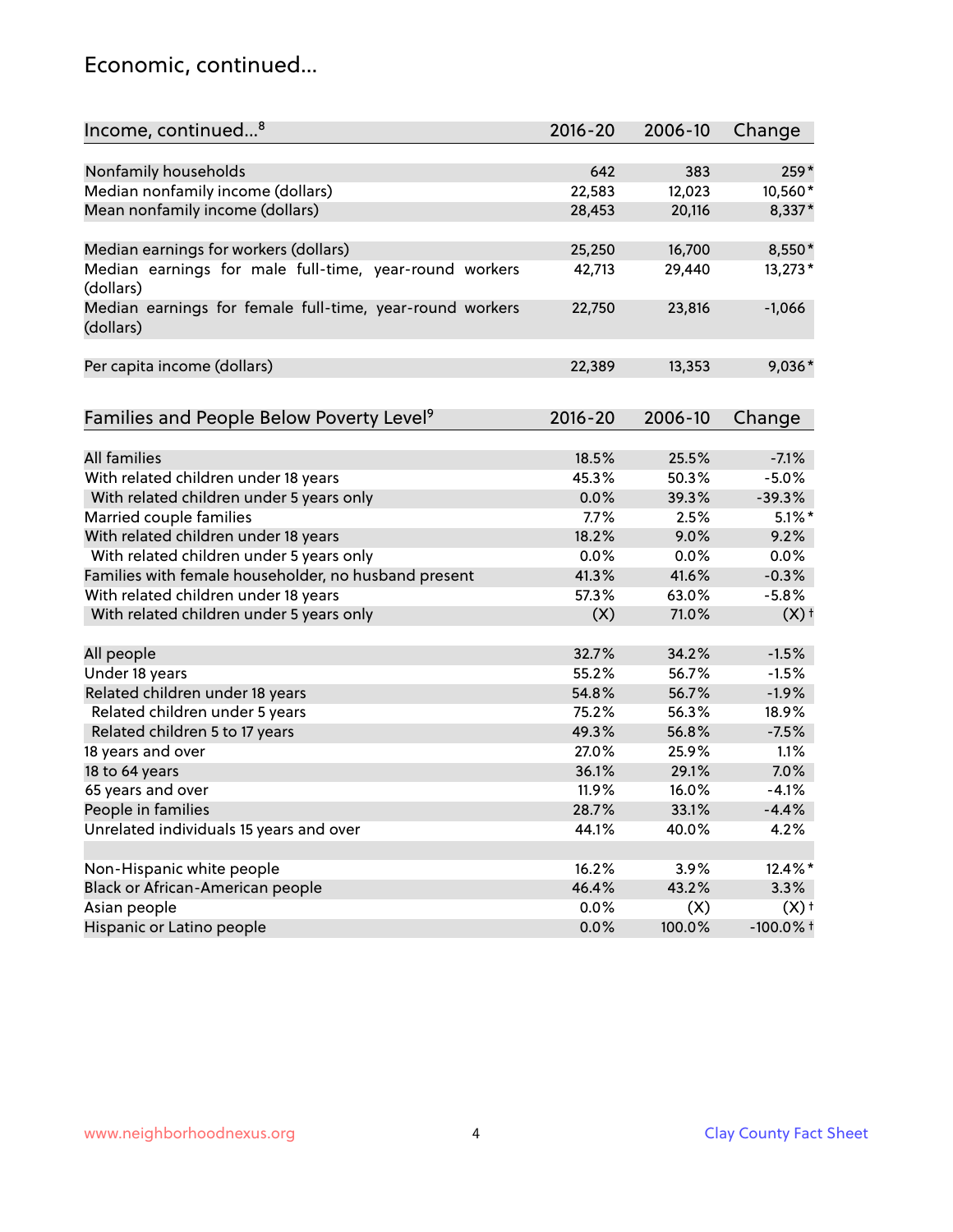# Employment

| Employment Status <sup>10</sup>                                                               | 2010        | 2020    | Change     |
|-----------------------------------------------------------------------------------------------|-------------|---------|------------|
| In Labor Force                                                                                | 896         | 1,101   | 1,101      |
| <b>Unemployment Rate</b>                                                                      | 12.4%       | 11.6%   | 0.8%       |
| Industry <sup>11</sup>                                                                        | $2016 - 20$ | 2006-10 | Change     |
| Civilian employed population 16 years and over                                                | 949         | 902     | 47         |
| Agriculture, forestry, fishing and hunting, and mining                                        | 11.4%       | 9.5%    | 1.8%       |
| Construction                                                                                  | 14.1%       | 6.2%    | 7.9%       |
| Manufacturing                                                                                 | 5.2%        | 18.4%   | $-13.2%$ * |
| Wholesale trade                                                                               | 0.7%        | 5.2%    | $-4.5%$    |
| Retail trade                                                                                  | 16.9%       | 4.2%    | 12.6%*     |
| Transportation and warehousing, and utilities                                                 | 9.8%        | 1.6%    | $8.2\%$ *  |
| Information                                                                                   | 0.0%        | 0.0%    | 0.0%       |
| Finance and insurance, and real estate and rental and leasing                                 | 0.7%        | 0.0%    | 0.7%       |
| Professional, scientific, and management, and administrative<br>and waste management services | 1.9%        | 0.0%    | 1.9%       |
| Educational services, and health care and social assistance                                   | 21.1%       | 33.6%   | $-12.5%$   |
| Arts, entertainment, and recreation, and accommodation and<br>food services                   | 7.4%        | 6.7%    | 0.7%       |
| Other services, except public administration                                                  | 6.2%        | 7.6%    | $-1.4%$    |
| <b>Public administration</b>                                                                  | 4.6%        | 7.0%    | $-2.3%$    |
| Occupation <sup>12</sup>                                                                      | $2016 - 20$ | 2006-10 | Change     |
|                                                                                               |             |         |            |
| Civilian employed population 16 years and over                                                | 949         | 902     | 47         |
| Management, business, science, and arts occupations                                           | 21.9%       | 18.5%   | 3.4%       |
| Service occupations                                                                           | 18.8%       | 37.7%   | $-18.9%$   |
| Sales and office occupations                                                                  | 21.0%       | 9.4%    | 11.5%*     |
| Natural<br>resources,<br>construction,<br>and<br>maintenance<br>occupations                   | 19.6%       | 13.0%   | 6.6%       |
| Production, transportation, and material moving occupations                                   | 18.8%       | 21.4%   | $-2.6%$    |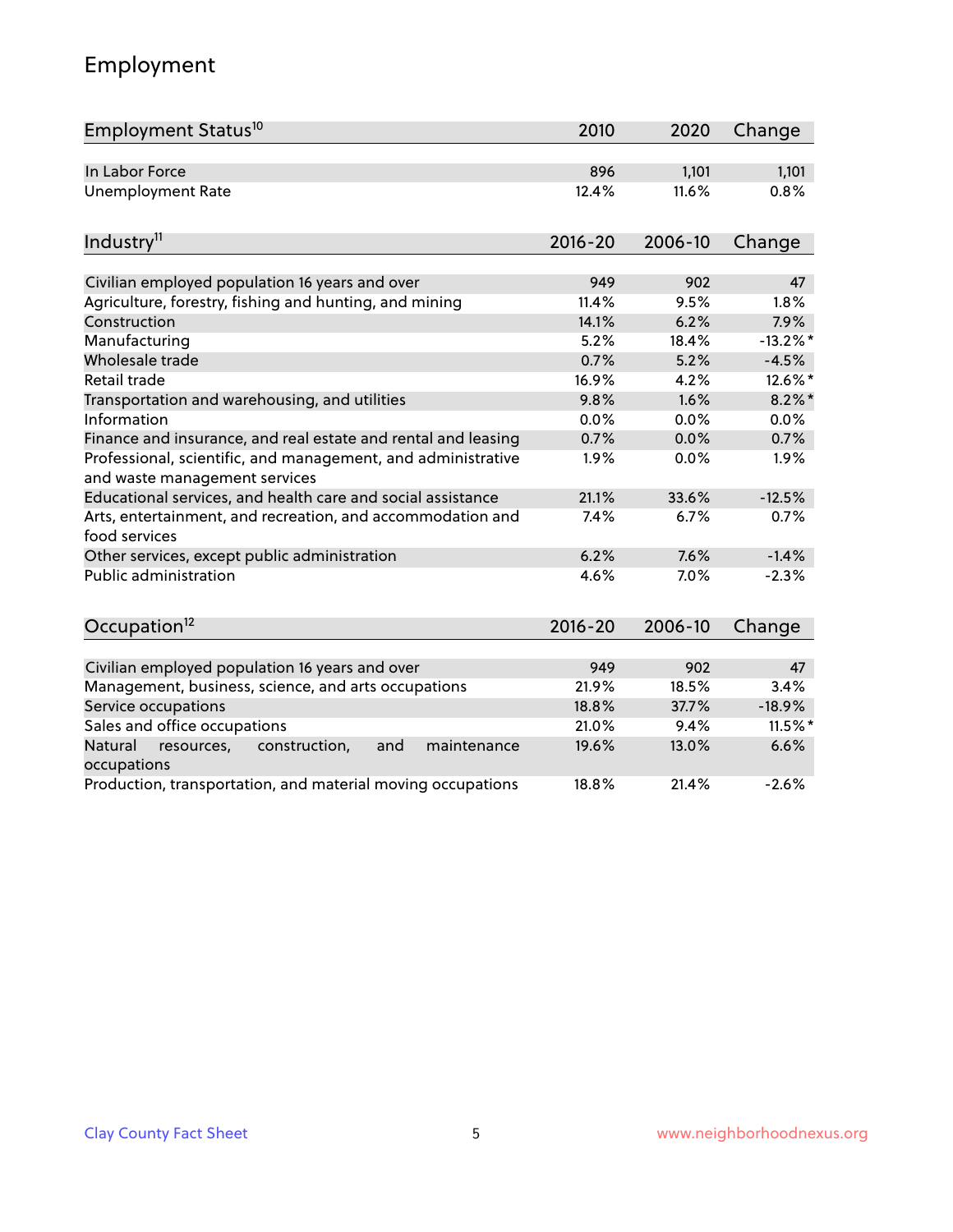# Employment, continued...

| Class of Worker <sup>13</sup>                                              | $2016 - 20$ | 2006-10 | Change   |
|----------------------------------------------------------------------------|-------------|---------|----------|
| Civilian employed population 16 years and over                             | 949         | 902     | 47       |
| Private wage and salary workers                                            | 80.4%       | 63.5%   | 16.9%    |
| Government workers                                                         | 12.3%       | 30.0%   | $-17.7%$ |
| Self-employed in own not incorporated business workers                     | 7.3%        | 6.4%    | 0.8%     |
| <b>Unpaid family workers</b>                                               | 0.0%        | 0.0%    | 0.0%     |
|                                                                            |             |         |          |
| Job Flows <sup>14</sup>                                                    | 2019        | 2010    | Change   |
| Total Jobs in county                                                       | 643         | 743     | $-100$   |
| Held by residents of county                                                | 30.5%       | 34.2%   | $-3.7%$  |
| Held by non-residents of county                                            | 69.5%       | 65.8%   | 3.7%     |
|                                                                            |             |         |          |
| Jobs by Industry Sector <sup>15</sup>                                      | 2019        | 2010    | Change   |
|                                                                            | 643         | 743     | $-100$   |
| Total Jobs in county                                                       | 46.7%       | 40.6%   | 6.0%     |
| Goods Producing sectors                                                    | 7.9%        |         | $-0.8%$  |
| Trade, Transportation, and Utilities sectors<br>All Other Services sectors |             | 8.7%    |          |
|                                                                            | 45.4%       | 50.6%   | $-5.2%$  |
| Total Jobs in county held by county residents                              | 196         | 254     | $-58$    |
| <b>Goods Producing sectors</b>                                             | 22.4%       | 16.9%   | 5.5%     |
| Trade, Transportation, and Utilities sectors                               | 12.2%       | 16.1%   | $-3.9%$  |
| All Other Services sectors                                                 | 65.3%       | 66.9%   | $-1.6%$  |
|                                                                            | 2019        | 2010    |          |
| Jobs by Earnings <sup>16</sup>                                             |             |         | Change   |
| Total Jobs in county                                                       | 643         | 743     | $-100$   |
| Jobs with earnings \$1250/month or less                                    | 26.6%       | 27.9%   | $-1.3%$  |
| Jobs with earnings \$1251/month to \$3333/month                            | 54.0%       | 56.5%   | $-2.6%$  |
| Jobs with earnings greater than \$3333/month                               | 19.4%       | 15.6%   | 3.8%     |
|                                                                            |             |         |          |
| Total Jobs in county held by county residents                              | 196         | 254     | -58      |
| Jobs with earnings \$1250/month or less                                    | 37.8%       | 44.1%   | $-6.3%$  |
| Jobs with earnings \$1251/month to \$3333/month                            | 43.9%       | 47.2%   | -3.4%    |
| Jobs with earnings greater than \$3333/month                               | 18.4%       | 8.7%    | 9.7%     |
|                                                                            |             |         |          |
| Jobs by Age of Worker <sup>17</sup>                                        | 2019        | 2010    | Change   |
| Total Jobs in county                                                       | 643         | 743     | $-100$   |
| Jobs with workers age 29 or younger                                        | 14.3%       | 15.9%   | $-1.6%$  |
| Jobs with workers age 30 to 54                                             | 53.0%       | 61.5%   | $-8.5%$  |
| Jobs with workers age 55 or older                                          | 32.7%       | 22.6%   | 10.0%    |
|                                                                            |             |         |          |
| Total Jobs in county held by county residents                              | 196         | 254     | $-58$    |
| Jobs with workers age 29 or younger                                        | 13.3%       | 17.7%   | $-4.5%$  |
| Jobs with workers age 30 to 54                                             | 52.6%       | 48.8%   | 3.7%     |
| Jobs with workers age 55 or older                                          | 34.2%       | 33.5%   | 0.7%     |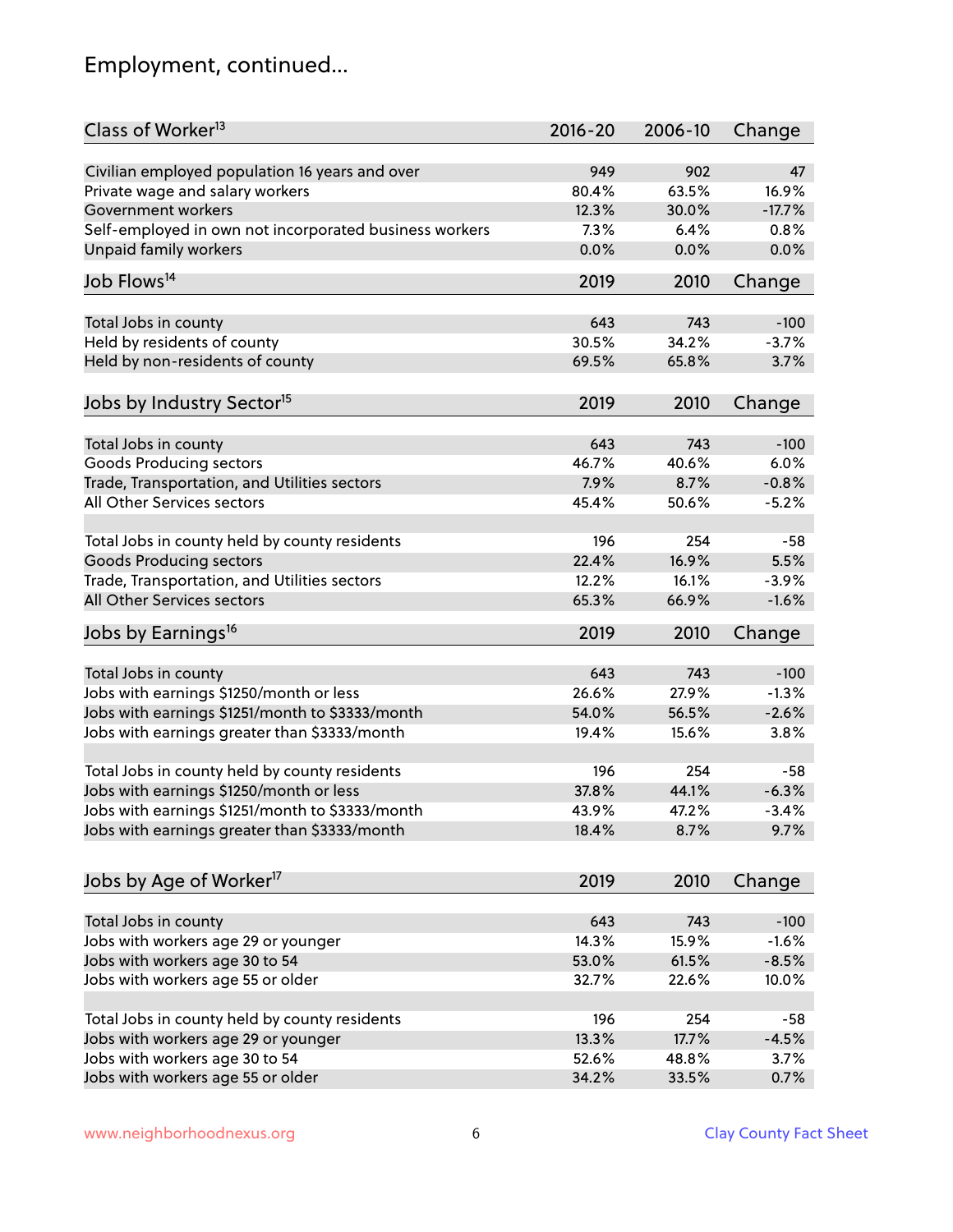#### Education

| Early Learning <sup>18</sup>                        |             |         | 2022        |
|-----------------------------------------------------|-------------|---------|-------------|
| Licensed Capacity of Early Learning Centers         |             |         | 56          |
| Licenced capacity per 1,000 children ages 0-4       |             |         | 347.8       |
| School Enrollment <sup>19</sup>                     | 2022        | 2010    | Change      |
|                                                     |             |         |             |
| <b>Enrolled in Public School</b>                    | 201         | 324     | $-123$      |
| White                                               | 0.0%        | 0.0%    | 0.0%        |
| <b>Black or African-American</b>                    | 98.5%       | 99.1%   | $-0.6%$     |
| Asian                                               | 0.0%        | 0.0%    | 0.0%        |
| <b>Native American</b>                              | 0.5%        | 0.0%    | 0.5%        |
| Pacific Islander                                    | 0.0%        | 0.0%    | 0.0%        |
| <b>Biracial or Multi-Racial</b>                     | 0.5%        | 0.0%    | 0.5%        |
| Hispanic or Latino                                  | 0.5%        | 0.0%    | 0.5%        |
| Georgia Milestones: 3rd Grade Reading <sup>20</sup> |             |         | 2019        |
| Number of Students Tested                           |             |         | 17          |
| Proficient or Distinguished                         |             |         | 17.6%       |
| Georgia Milestones: 8th Grade Math <sup>21</sup>    |             |         | 2019        |
|                                                     |             |         |             |
| <b>Number of Students Tested</b>                    |             |         | 19          |
| Proficient or Distinguished                         |             |         | 15.8%       |
| Graduation Rates <sup>22</sup>                      | 2021        | 2012    | Change      |
| Cohort                                              |             |         |             |
|                                                     | 0           | 0       | 0           |
| <b>High School Graduation Rate</b>                  | (X)         | (X)     | (X)         |
| Educational Attainment <sup>23</sup>                | $2016 - 20$ | 2006-10 | Change      |
| Population 25 years and over                        | 2,161       | 2,010   | 151         |
| Less than 9th grade                                 | 3.9%        | 7.7%    | $-3.7%$     |
| 9th to 12th grade, no diploma                       | 13.1%       | 14.2%   | $-1.1%$     |
| High school graduate (includes equivalency)         | 34.2%       | 46.1%   | $-12.0\%$ * |
| Some college, no degree                             | 18.7%       | 14.8%   | 3.9%        |
| Associate's degree                                  | 13.1%       | 8.7%    | 4.5%*       |
| Bachelor's degree                                   | 9.0%        | 4.6%    | $4.4\%$ *   |
| Graduate or professional degree                     | 7.9%        | 3.9%    | 4.0%        |
|                                                     |             |         |             |
| Percent high school graduate or higher              | 82.9%       | 78.1%   | 4.8%        |
| Percent bachelor's degree or higher                 | 16.9%       | 8.5%    | 8.4%        |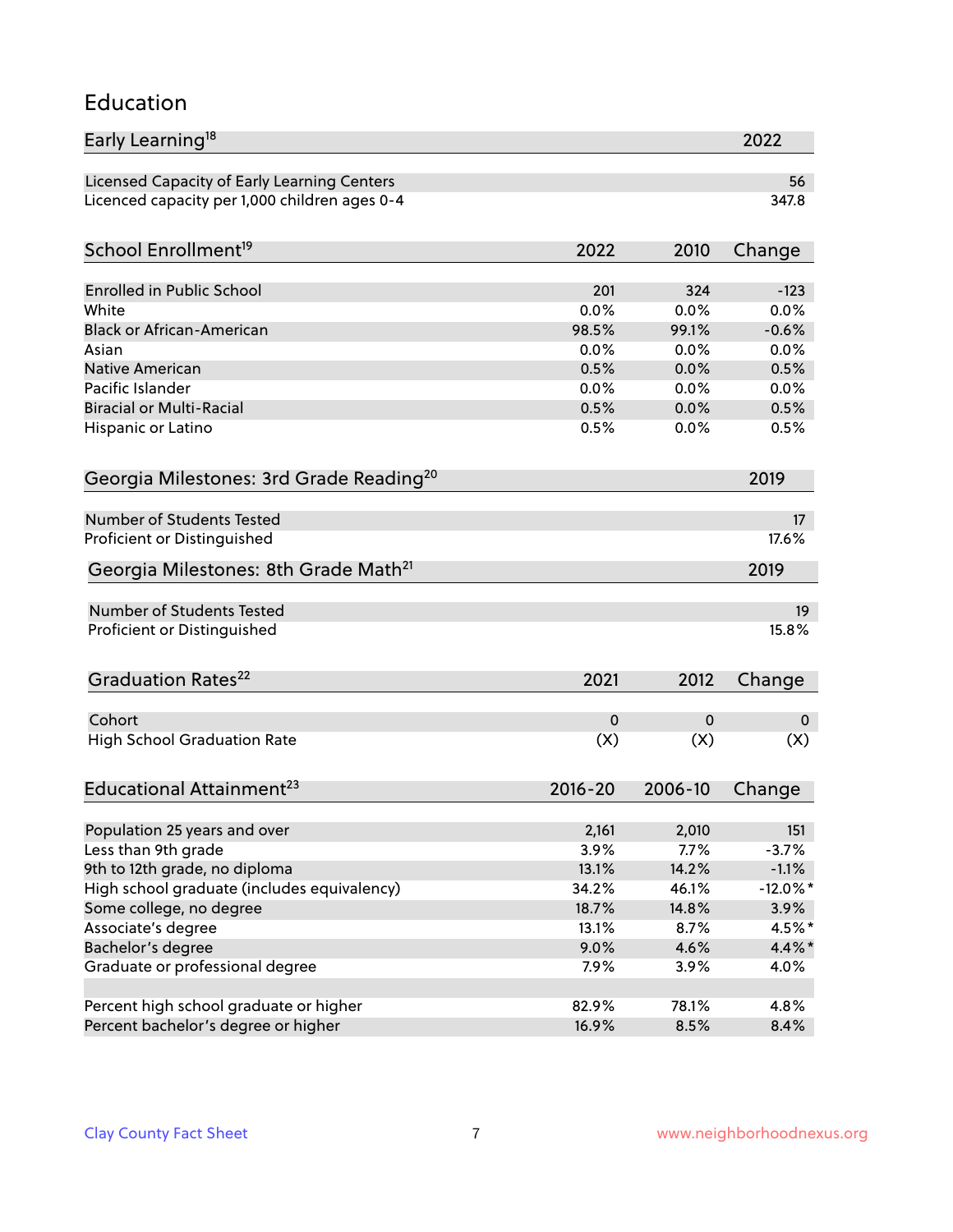### Housing

| Households by Type <sup>24</sup>                     | $2016 - 20$ | 2006-10 | Change      |
|------------------------------------------------------|-------------|---------|-------------|
|                                                      |             |         |             |
| <b>Total households</b>                              | 1,313       | 1,115   | 198         |
| Family households (families)                         | 51.1%       | 65.7%   | $-14.5%$    |
| With own children under 18 years                     | 11.3%       | 21.7%   | $-10.4\%$ * |
| Married-couple family                                | 33.8%       | 35.6%   | $-1.8%$     |
| With own children of the householder under 18 years  | 3.7%        | 6.0%    | $-2.4%$     |
| Male householder, no wife present, family            | 2.4%        | 11.3%   | $-8.9\%$ *  |
| With own children of the householder under 18 years  | 0.3%        | 6.1%    | $-5.8\%$ *  |
| Female householder, no husband present, family       | 14.9%       | 18.7%   | $-3.8%$     |
| With own children of the householder under 18 years  | 7.4%        | 9.6%    | $-2.2%$     |
| Nonfamily households                                 | 48.9%       | 34.3%   | 14.5%*      |
| Householder living alone                             | 44.6%       | 31.7%   | 12.8%*      |
| 65 years and over                                    | 21.6%       | 15.5%   | 6.1%        |
| Households with one or more people under 18 years    | 15.7%       | 27.8%   | $-12.1\%$ * |
| Households with one or more people 65 years and over | 46.9%       | 35.1%   | $11.8\%$ *  |
|                                                      |             |         |             |
| Average household size                               | 2.19        | 2.60    | $-0.41$     |
| Average family size                                  | 3.18        | 3.31    | $-0.13$     |
| Housing Occupancy <sup>25</sup>                      | $2016 - 20$ | 2006-10 | Change      |
|                                                      |             |         |             |
| Total housing units                                  | 2,160       | 1,917   | $243*$      |
| Occupied housing units                               | 60.8%       | 58.2%   | 2.6%        |
| Vacant housing units                                 | 39.2%       | 41.8%   | $-2.6%$     |
| Homeowner vacancy rate                               | 2.6         | 4.0     | $-1.4$      |
| Rental vacancy rate                                  | 0.0         | 16.9    | $-16.9*$    |
| Units in Structure <sup>26</sup>                     | 2016-20     | 2006-10 | Change      |
|                                                      |             |         |             |
| Total housing units                                  | 2,160       | 1,917   | $243*$      |
| 1-unit, detached                                     | 53.1%       | 64.9%   | $-11.8\%$ * |
| 1-unit, attached                                     | 0.0%        | 0.0%    | 0.0%        |
| 2 units                                              | 0.6%        | 3.3%    | $-2.7%$     |
| 3 or 4 units                                         | 0.2%        | 0.0%    | 0.2%        |
| 5 to 9 units                                         | 2.2%        | 2.9%    | $-0.7%$     |
| 10 to 19 units                                       | 2.6%        | 0.0%    | 2.6%        |
| 20 or more units                                     | 0.4%        | 0.2%    | 0.2%        |
| Mobile home                                          | 40.5%       | 28.7%   | $11.8\%$ *  |
| Boat, RV, van, etc.                                  | 0.4%        | 0.0%    | 0.4%        |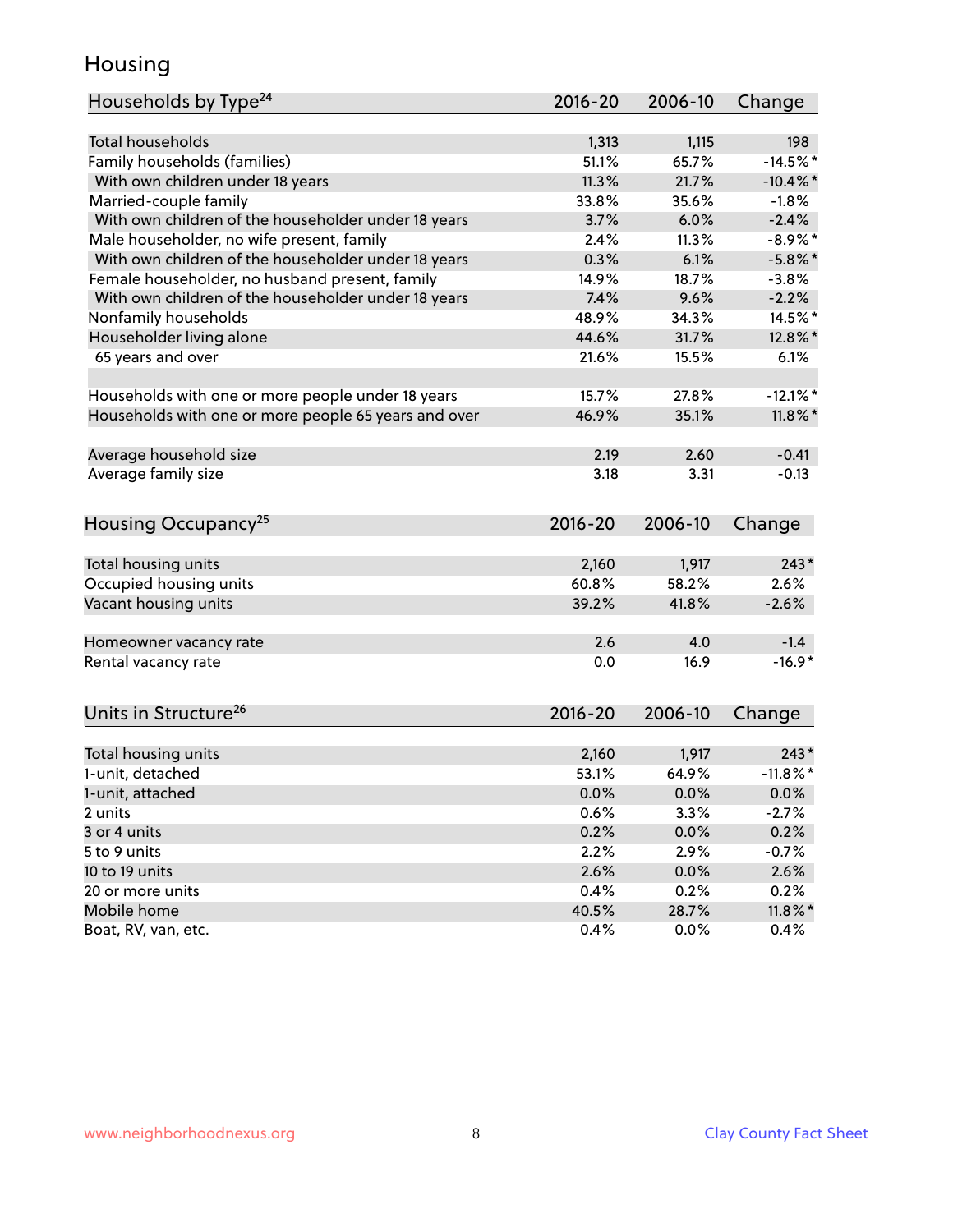# Housing, Continued...

| Year Structure Built <sup>27</sup>             | 2016-20     | 2006-10 | Change      |
|------------------------------------------------|-------------|---------|-------------|
| Total housing units                            | 2,160       | 1,917   | $243*$      |
| Built 2014 or later                            | 1.5%        | (X)     | (X)         |
| Built 2010 to 2013                             | 0.8%        | (X)     | (X)         |
| Built 2000 to 2009                             | 11.2%       | 5.0%    | $6.2\%$ *   |
| Built 1990 to 1999                             | 30.2%       | 15.2%   | 15.0%*      |
| Built 1980 to 1989                             | 11.8%       | 21.9%   | $-10.1\%$ * |
| Built 1970 to 1979                             | 20.1%       | 15.6%   | 4.5%        |
| Built 1960 to 1969                             | 5.7%        | 10.7%   | $-5.1%$     |
| Built 1950 to 1959                             | 3.3%        | 9.1%    | $-5.7\%$ *  |
| Built 1940 to 1949                             | 3.5%        | 6.0%    | $-2.5%$     |
| Built 1939 or earlier                          | 11.9%       | 16.5%   | $-4.5%$     |
|                                                |             |         |             |
| Housing Tenure <sup>28</sup>                   | $2016 - 20$ | 2006-10 | Change      |
| Occupied housing units                         | 1,313       | 1,115   | 198         |
| Owner-occupied                                 | 76.1%       | 71.7%   | 4.3%        |
| Renter-occupied                                | 23.9%       | 28.3%   | $-4.3%$     |
| Average household size of owner-occupied unit  | 2.18        | 2.46    | $-0.29*$    |
| Average household size of renter-occupied unit | 2.25        | 2.95    | $-0.70$     |
| Residence 1 Year Ago <sup>29</sup>             | 2016-20     | 2006-10 | Change      |
|                                                |             |         |             |
| Population 1 year and over                     | 2,904       | 2,910   | -6          |
| Same house                                     | 95.5%       | 85.7%   | $9.8\%$ *   |
| Different house in the U.S.                    | 4.5%        | 14.2%   | $-9.6%$ *   |
| Same county                                    | 1.6%        | 8.8%    | $-7.2%$ *   |
| Different county                               | 2.9%        | 5.4%    | $-2.5%$     |
| Same state                                     | 1.2%        | 3.4%    | $-2.2%$     |
| Different state                                | 1.7%        | 2.0%    | $-0.3%$     |
| Abroad                                         | 0.0%        | 0.1%    | $-0.1%$     |
| Value of Housing Unit <sup>30</sup>            | 2016-20     | 2006-10 | Change      |
| Owner-occupied units                           | 999         | 800     | 199*        |
| Less than \$50,000                             | 39.8%       | 43.6%   | $-3.8%$     |
| \$50,000 to \$99,999                           | 25.5%       | 25.3%   | 0.3%        |
| \$100,000 to \$149,999                         | 14.2%       | 21.0%   | $-6.8%$     |
| \$150,000 to \$199,999                         | 12.8%       | 2.3%    | 10.6%*      |
| \$200,000 to \$299,999                         | 4.5%        | 2.1%    | 2.4%        |
| \$300,000 to \$499,999                         | 2.2%        | 4.8%    | $-2.5%$     |
| \$500,000 to \$999,999                         | 0.9%        | 0.0%    | 0.9%        |
| \$1,000,000 or more                            | 0.0%        | 1.0%    | $-1.0%$     |
| Median (dollars)                               | 70,500      | 58,500  | 12,000      |
| Mortgage Status <sup>31</sup>                  | $2016 - 20$ | 2006-10 | Change      |
| Owner-occupied units                           | 999         | 800     | 199*        |
| Housing units with a mortgage                  | 28.0%       | 32.3%   | $-4.2%$     |
| Housing units without a mortgage               | 72.0%       | 67.8%   | 4.2%        |
|                                                |             |         |             |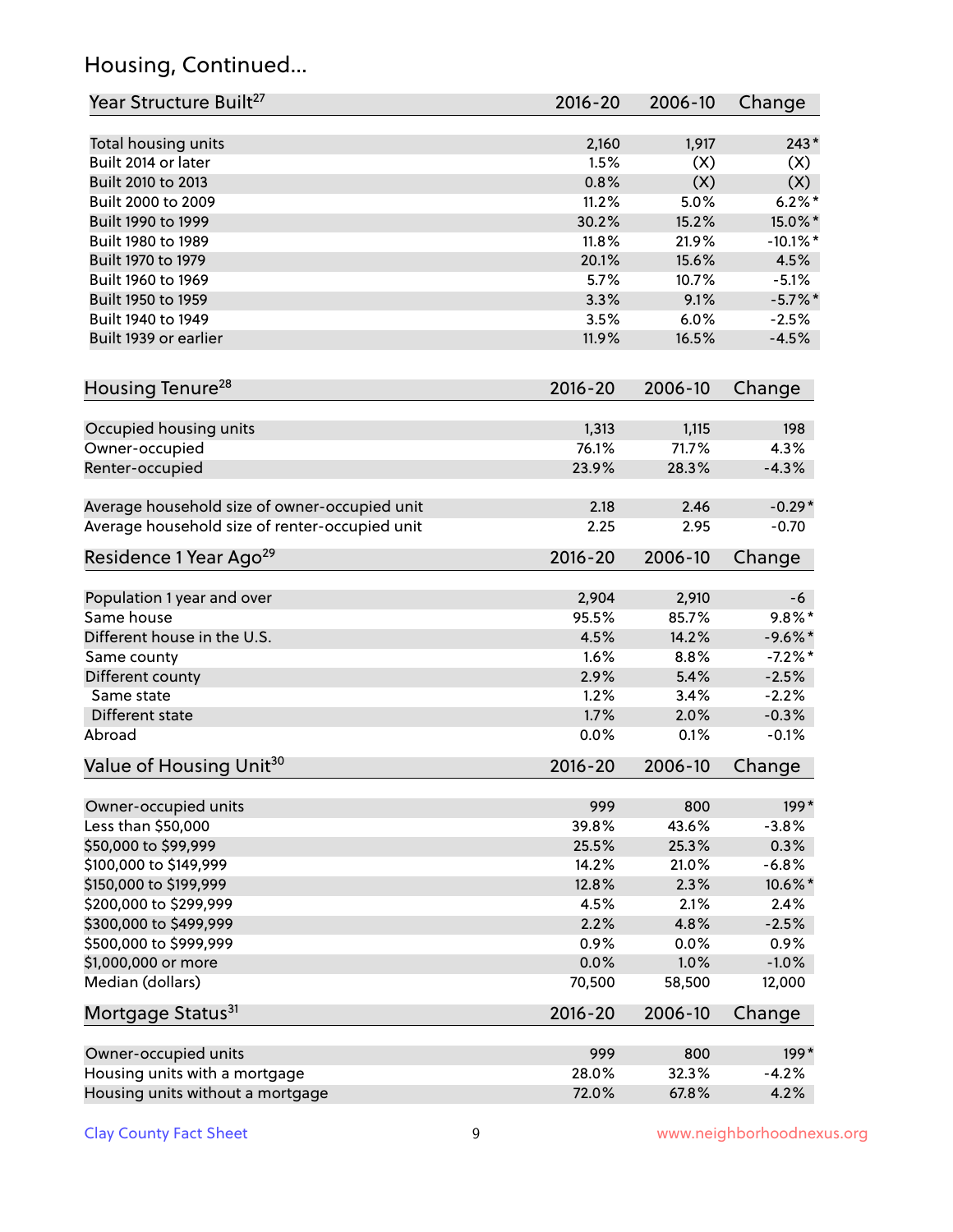# Housing, Continued...

| Selected Monthly Owner Costs <sup>32</sup>                                            | 2016-20        | 2006-10        | Change          |
|---------------------------------------------------------------------------------------|----------------|----------------|-----------------|
| Housing units with a mortgage                                                         | 280            | 258            | 22              |
| Less than \$300                                                                       | 0.0%           | 0.0%           | 0.0%            |
| \$300 to \$499                                                                        | 5.7%           | 12.0%          | $-6.3%$         |
| \$500 to \$999                                                                        | 26.4%          | 68.2%          | $-41.8\%$ *     |
| \$1,000 to \$1,499                                                                    | 57.1%          | 16.3%          | 40.9%*          |
| \$1,500 to \$1,999                                                                    | 10.7%          | 1.9%           | $8.8\%$ *       |
| \$2,000 to \$2,999                                                                    | 0.0%           | 1.6%           | $-1.6%$         |
| \$3,000 or more                                                                       | 0.0%           | 0.0%           | 0.0%            |
| Median (dollars)                                                                      | 1,130          | 697            | 433*            |
|                                                                                       |                |                |                 |
| Housing units without a mortgage                                                      | 719            | 542            | $177*$          |
| Less than \$150                                                                       | 0.7%           | 7.4%           | $-6.7%$         |
| \$150 to \$249                                                                        | 23.4%          | 14.6%          | 8.8%            |
| \$250 to \$349                                                                        | 18.1%          | 25.5%          | $-7.4%$         |
| \$350 to \$499                                                                        | 26.7%          | 45.2%          | $-18.5%$        |
| \$500 to \$699                                                                        | 22.1%          | 0.7%           | 21.4%           |
| \$700 or more                                                                         | 9.0%           | 6.6%           | 2.4%            |
| Median (dollars)                                                                      | 382            | 359            | 23              |
| Selected Monthly Owner Costs as a Percentage of<br>Household Income <sup>33</sup>     | $2016 - 20$    | 2006-10        | Change          |
| Housing units with a mortgage (excluding units where<br>SMOCAPI cannot be computed)   | 278            | 258            | 20              |
| Less than 20.0 percent                                                                | 20.5%          | 42.6%          | $-22.1%$        |
| 20.0 to 24.9 percent                                                                  | 21.2%          | 15.5%          | 5.7%            |
| 25.0 to 29.9 percent                                                                  | 18.3%          | 8.5%           | 9.8%            |
| 30.0 to 34.9 percent                                                                  | 7.2%           | 3.5%           | 3.7%            |
| 35.0 percent or more                                                                  | 32.7%          | 29.8%          | 2.9%            |
| Not computed                                                                          | $\overline{2}$ | 0              | 2               |
| Housing unit without a mortgage (excluding units where<br>SMOCAPI cannot be computed) | 709            | 531            | 178             |
| Less than 10.0 percent                                                                | 31.0%          | 28.8%          | 2.2%            |
| 10.0 to 14.9 percent                                                                  | 18.3%          | 17.7%          | 0.6%            |
|                                                                                       | 19.7%          |                |                 |
| 15.0 to 19.9 percent<br>20.0 to 24.9 percent                                          | 5.9%           | 14.9%<br>12.8% | 4.9%<br>$-6.9%$ |
| 25.0 to 29.9 percent                                                                  |                | 3.4%           |                 |
| 30.0 to 34.9 percent                                                                  | 6.1%<br>3.4%   | 2.8%           | 2.7%<br>0.6%    |
| 35.0 percent or more                                                                  | 15.5%          | 19.6%          | $-4.1%$         |
| Not computed                                                                          | 10             | 11             | $-1$            |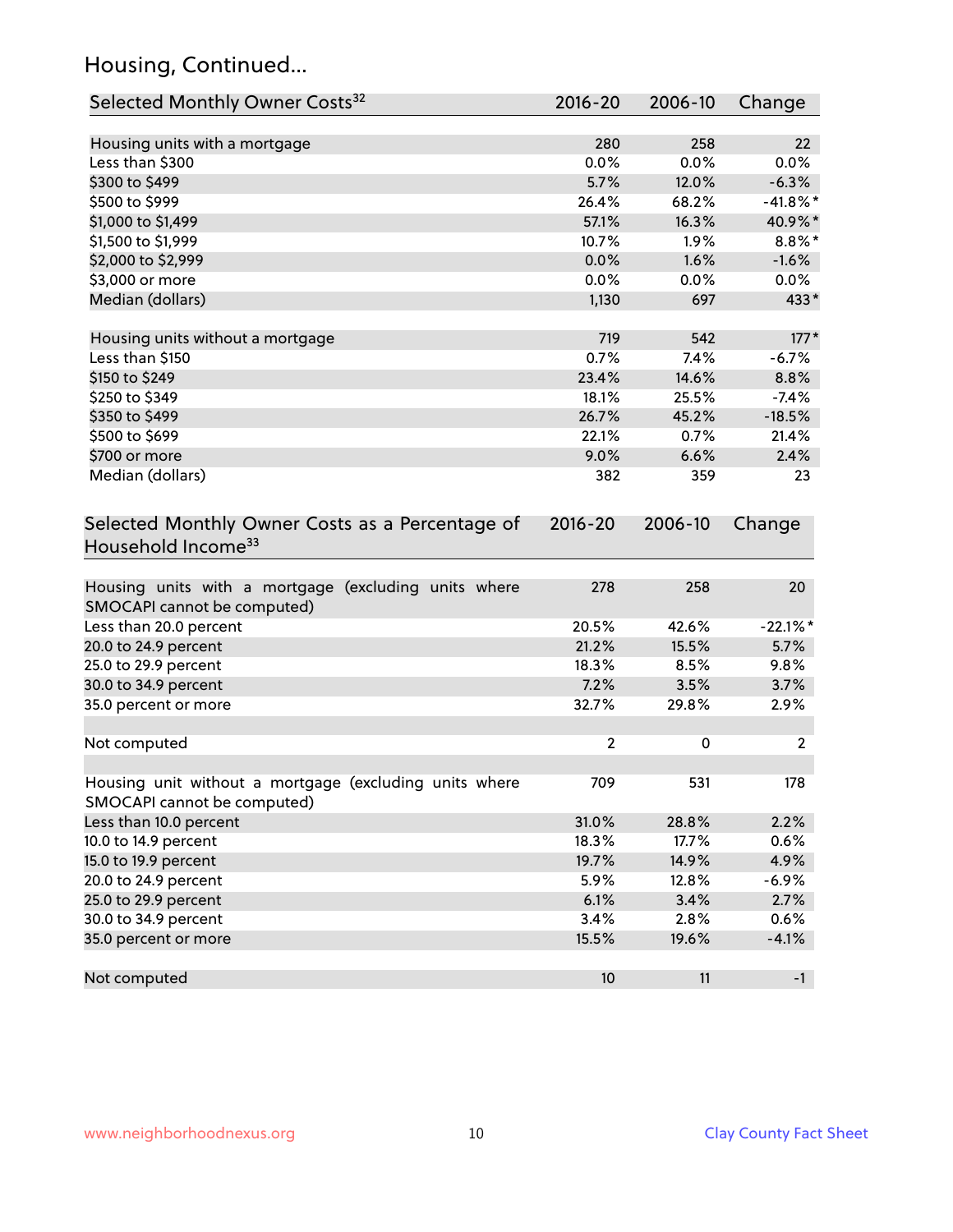#### Housing, Continued...

| Gross Rent <sup>34</sup>                                     | $2016 - 20$ | 2006-10 | Change         |
|--------------------------------------------------------------|-------------|---------|----------------|
|                                                              |             |         |                |
| Occupied units paying rent                                   | 220         | 223     | $-3$           |
| Less than \$200                                              | 17.7%       | 7.2%    | 10.6%          |
| \$200 to \$499                                               | 50.9%       | 39.5%   | 11.4%          |
| \$500 to \$749                                               | 15.5%       | 42.6%   | $-27.1%$       |
| \$750 to \$999                                               | 5.5%        | 10.8%   | $-5.3%$        |
| \$1,000 to \$1,499                                           | 10.5%       | $0.0\%$ | 10.5%          |
| \$1,500 to \$1,999                                           | 0.0%        | 0.0%    | 0.0%           |
| \$2,000 or more                                              | $0.0\%$     | $0.0\%$ | $0.0\%$        |
| Median (dollars)                                             | 337         | 511     | $-174*$        |
| No rent paid                                                 | 94          | 92      | $\overline{2}$ |
| Gross Rent as a Percentage of Household Income <sup>35</sup> | $2016 - 20$ | 2006-10 | Change         |
| Occupied units paying rent (excluding units where GRAPI      | 216         | 219     | $-3$           |
| cannot be computed)                                          |             |         |                |
| Less than 15.0 percent                                       | 24.1%       | 4.6%    | 19.5%*         |
| 15.0 to 19.9 percent                                         | 13.0%       | 0.0%    | 13.0%          |
| 20.0 to 24.9 percent                                         | $0.0\%$     | 19.6%   | $-19.6%$       |

25.0 to 29.9 percent 15.3% 19.6% -4.4% 30.0 to 34.9 percent 4.6% 9.1% -4.5%

Not computed and the set of the set of the set of the set of the set of the set of the set of the set of the set of the set of the set of the set of the set of the set of the set of the set of the set of the set of the set

20.0 to 24.9 percent 0.0% 19.6% -19.6% -19.6% -19.6% -19.6% -19.6% -19.6% -19.6% -19.6% -19.6% -19.6% -19.6% -<br>25.6 to 29.9 percent 15.3%

|  |  | <b>Clay County Fact Sheet</b> |
|--|--|-------------------------------|
|--|--|-------------------------------|

35.0 percent or more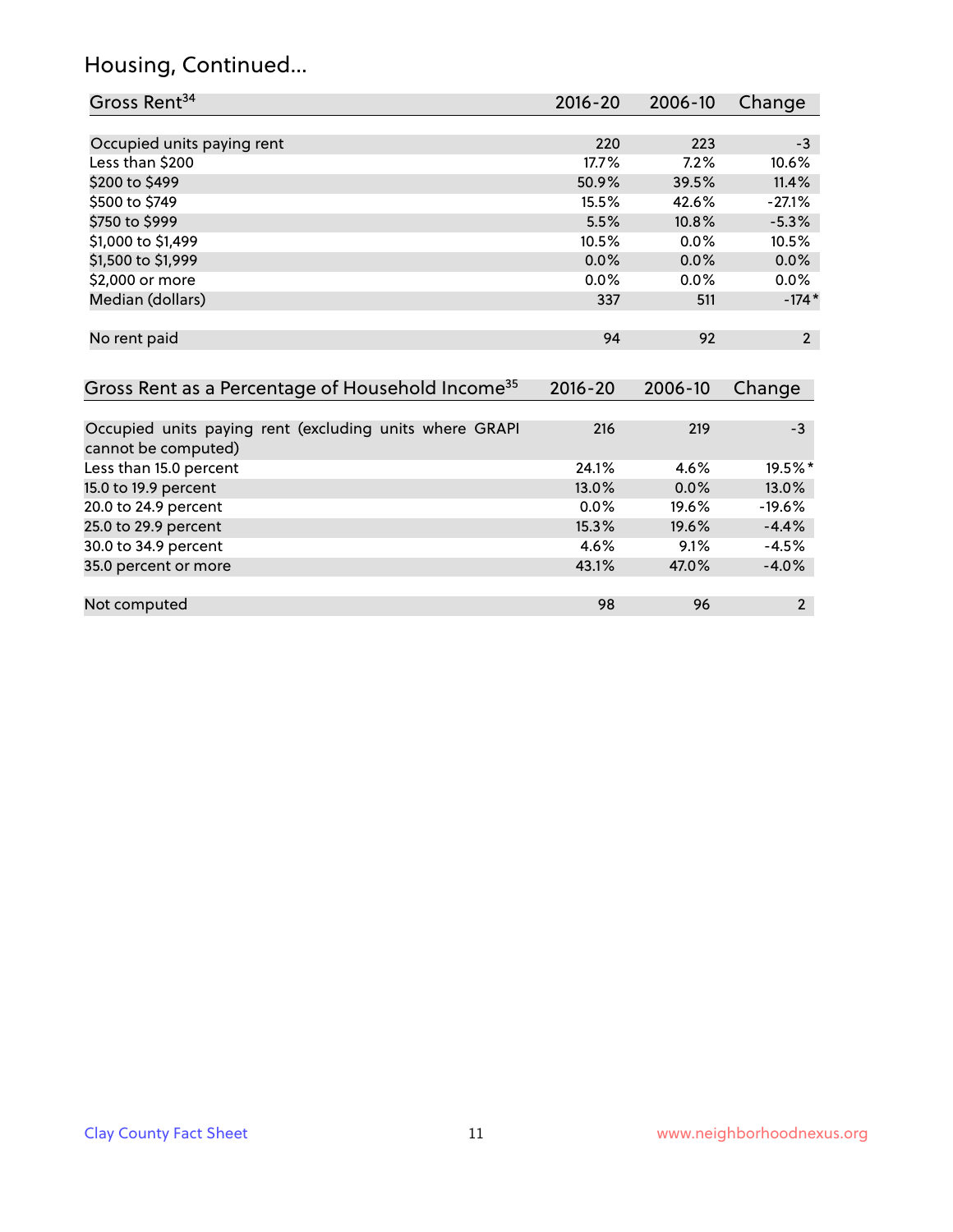# Community Involvement

| Voter Registration and Turnout <sup>36</sup> | 2020  |
|----------------------------------------------|-------|
|                                              |       |
| Active registered voters                     | 2.042 |
| Number voted in Presidential election        | 1.422 |
| Percent voted in Presidential election       | 69.6% |

## Transportation

| Commuting to Work <sup>37</sup>           | 2016-20     | 2006-10 | Change     |
|-------------------------------------------|-------------|---------|------------|
|                                           |             |         |            |
| Workers 16 years and over                 | 934         | 867     | 67         |
| Car, truck, or van - drove alone          | 88.1%       | 83.9%   | 4.3%       |
| Car, truck, or van - carpooled            | 4.0%        | 13.6%   | $-9.6%$    |
| Public transportation (excluding taxicab) | $0.0\%$     | 0.0%    | $0.0\%$    |
| Walked                                    | 3.7%        | 0.9%    | $2.8\%$ *  |
| Other means                               | 1.2%        | $1.6\%$ | $-0.4%$    |
| Worked at home                            | 3.0%        | $0.0\%$ | 3.0%       |
|                                           |             |         |            |
| Mean travel time to work (minutes)        | 22.5        | 21.2    | 1.4        |
|                                           |             |         |            |
| Vehicles Available <sup>38</sup>          | $2016 - 20$ | 2006-10 | Change     |
|                                           |             |         |            |
| Occupied housing units                    | 1,313       | 1,115   | 198        |
| No vehicles available                     | 8.8%        | 18.4%   | $-9.6\%$ * |
| 1 vehicle available                       | 39.9%       | 38.3%   | 1.6%       |
| 2 vehicles available                      | 37.3%       | 29.3%   | $8.0\%$ *  |
| 3 or more vehicles available              | 13.9%       | 14.0%   | $-0.1%$    |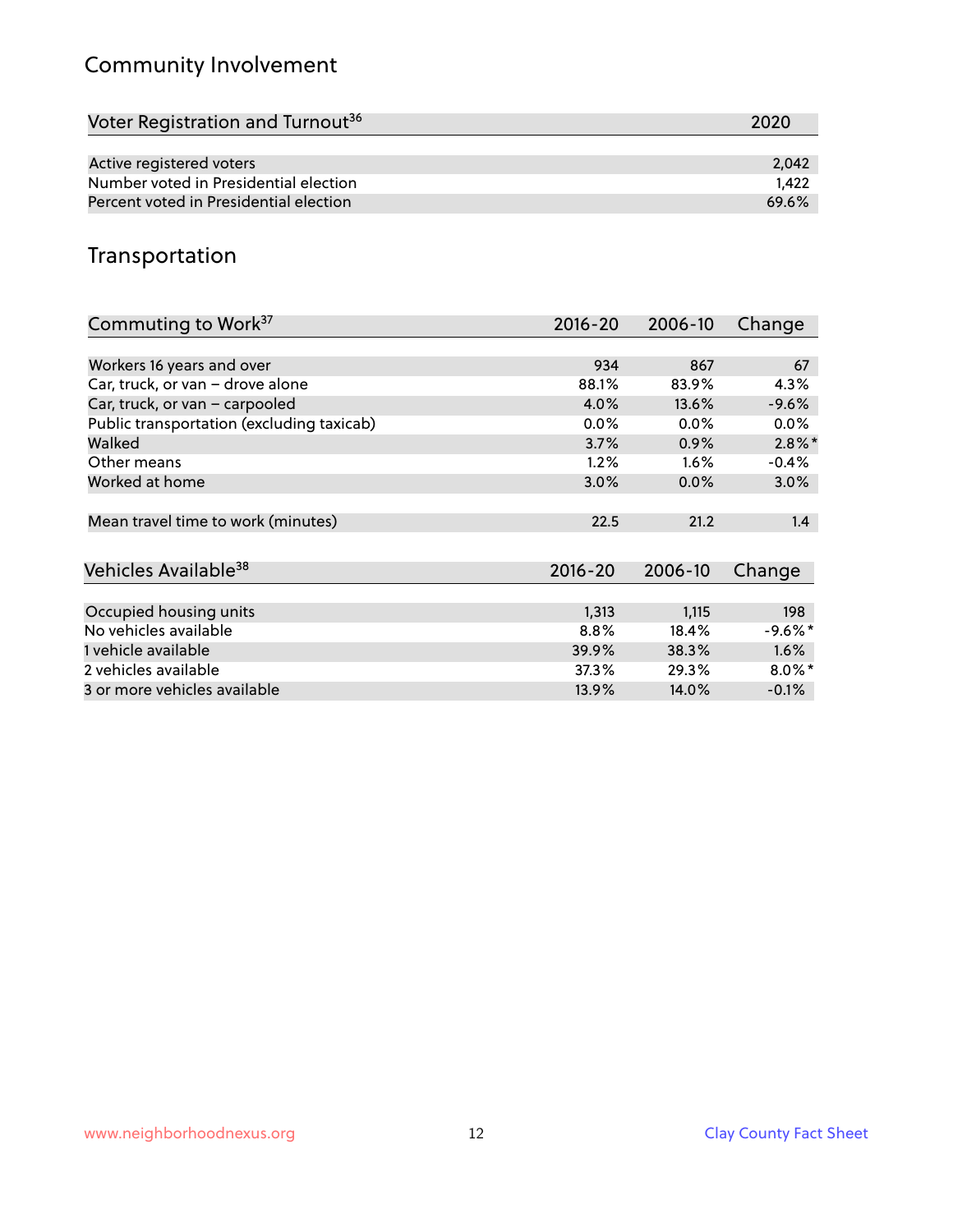#### Health

| Health Insurance coverage <sup>39</sup> | 2016-20 |
|-----------------------------------------|---------|
|-----------------------------------------|---------|

| Civilian Noninstitutionalized Population                | 2,878   |
|---------------------------------------------------------|---------|
| With health insurance coverage                          | 85.8%   |
| With private health insurance coverage                  | 49.5%   |
| With public health coverage                             | 56.9%   |
| No health insurance coverage                            | 14.2%   |
| Civilian Noninstitutionalized Population Under 19 years | 638     |
| No health insurance coverage                            | 3.8%    |
| Civilian Noninstitutionalized Population 19 to 64 years | 1,381   |
| In labor force:                                         | 942     |
| Employed:                                               | 858     |
| With health insurance coverage                          | 83.0%   |
| With private health insurance coverage                  | $0.0\%$ |
| With public coverage                                    | 8.9%    |
| No health insurance coverage                            | 17.0%   |
| Unemployed:                                             | 84      |
| With health insurance coverage                          | 4.8%    |
| With private health insurance coverage                  | 0.0%    |
| With public coverage                                    | 4.8%    |
| No health insurance coverage                            | 95.2%   |
| Not in labor force:                                     | 439     |
| With health insurance coverage                          | 68.8%   |
| With private health insurance coverage                  | 26.0%   |
| With public coverage                                    | 46.0%   |
| No health insurance coverage                            | 31.2%   |

| <b>Health Factors</b> | <b>Most Recent</b> |
|-----------------------|--------------------|
|                       | ________           |

| Premature Death (YPLL before age 75 per 100,000 population, age-adjusted) <sup>40</sup> | 12,592.3 |
|-----------------------------------------------------------------------------------------|----------|
| Average number of Physically Unhealthy Days <sup>41</sup>                               | 6.2      |
| Average number of Mentally Unhealthy Days <sup>42</sup>                                 | 6.3      |
| Low Birthweight Births <sup>43</sup>                                                    | 13.2%    |
| Diabetes Prevalence <sup>44</sup>                                                       | 18.5%    |
| HIV Prevalence (per 100,000 population) <sup>45</sup>                                   | 492.2    |
| Rate, Deduplicated ER Visits for Asthma, Ages 0-17 <sup>46</sup>                        | 1,207.2  |